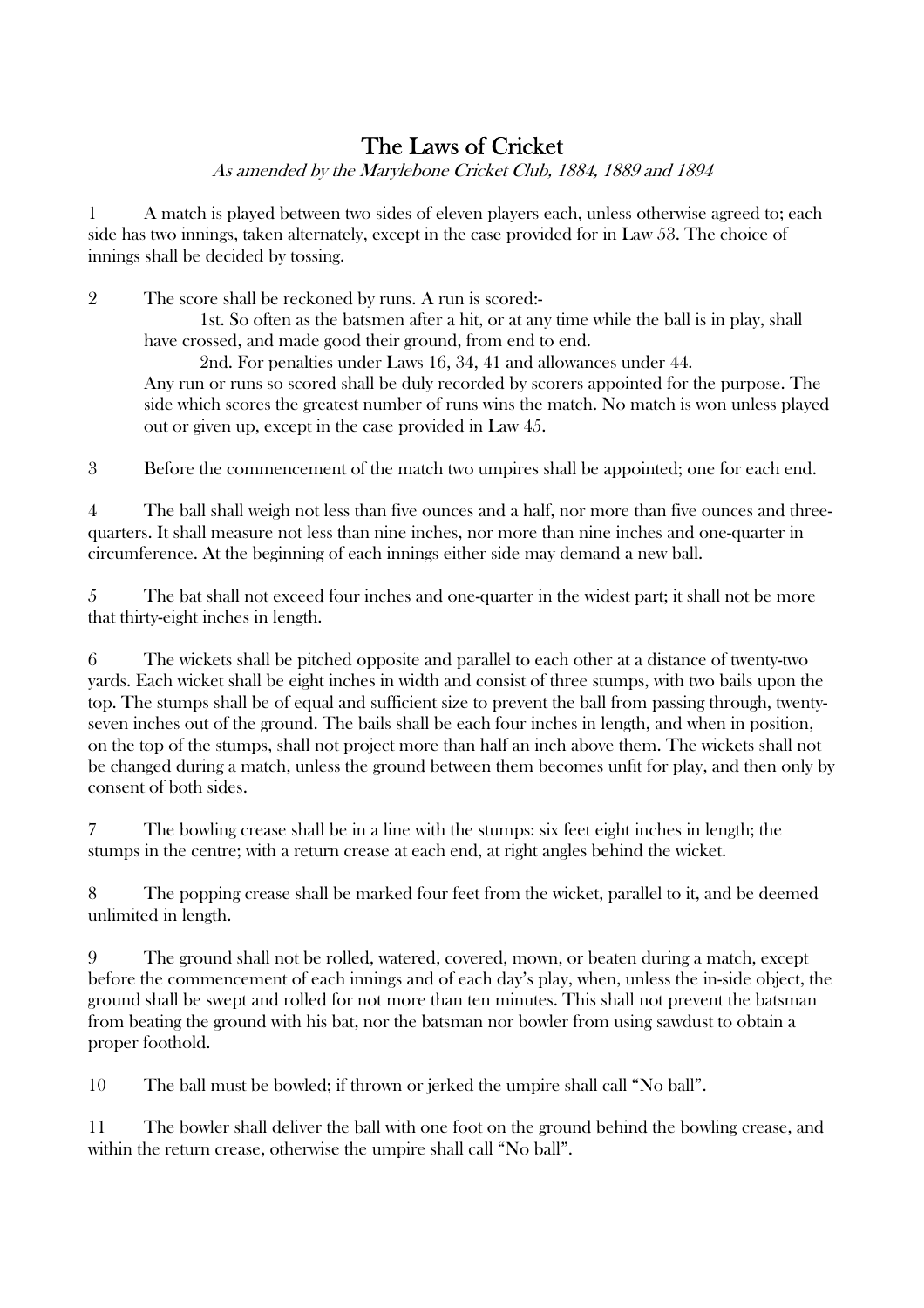12 If the bowler shall bowl the ball so high over or so wide of the wicket that in the opinion of the umpire it is not within reach of the striker, the umpire shall call "Wide ball".

13 The ball shall be bowled in overs of five balls from each wicket alternately. When five balls have been bowled, and the ball is finally settled in the bowler's or wicket-keeper's hands, the umpire shall call "Over". Neither a "no ball" nor a "wide ball" shall be reckoned as one of the "over".

14 The bowler shall be allowed to change ends as often as he pleases, provided only that he does not bowl two overs consecutively in one innings.

15 The bowler may require the batsman at the wicket from which he is bowling to stand on that side of it which he may direct.

16 The striker may hit a "no ball", and whatever runs result shall be added to his score; but he shall not be out from a "no ball" unless he be run out or break Laws 26, 27, 29, 30. All runs made from a "no ball" otherwise than from the bat, shall be scored "no balls", and if no run be made one run shall be added to that score. From a "wide ball" as many runs as are run shall be added to the score as "wide balls", and if no run be otherwise obtained one run shall be so added.

17 If the ball, not having been called "wide" or "no ball", pass the striker without touching his bat or person, and any runs be obtained, the umpire shall call "Bye"; but if the ball touch any part of the striker's person (hand excepted) and any run be obtained, the umpire shall call "Leg bye", such runs to be scored "byes" and "leg byes" respectively.

18 At the beginning of the match, and of each innings, the umpire at the bowler's wicket shall call "Play"; from that time no trial ball shall be allowed to any bowler on the ground between the wickets, and when one of the batsmen is out the use of the bat shall not be allowed to any person until the next batsman shall come in.

19 A batsman shall be held to be "out of his ground" unless his bat in hand or some part of his person be grounded within the line of the popping crease.

20 The wicket shall be held to be "down" when either of the bails is struck off, or, if both bails be off, when a stump is struck out of the ground.

The STRIKER is out-

21 If the wicket be bowled down, even if the ball first touch the striker's bat or person:- "Bowled".

22 Or, if the ball, from a stroke of the bat or hand, but not the wrist, be held before it touch the ground, although it be hugged to the body of the catcher:- "Caught".

23 Or, if in playing at the ball, provided it be not touched by the bat or hand, the striker be out of his ground, and the wicket be put down by the wicket-keeper with the ball or with hand or arm, with ball in hand:- "Stumped".

24 Or, if with any part of his person he stop the ball, which in the opinion of the umpire at the bowler's wicket shall have been pitched in a straight line from it to the striker's wicket and would have hit it:- "Leg before wicket".

25 Or, if in playing at the ball he hit down his wicket with his bat or any part of his person or dress:- "Hit wicket".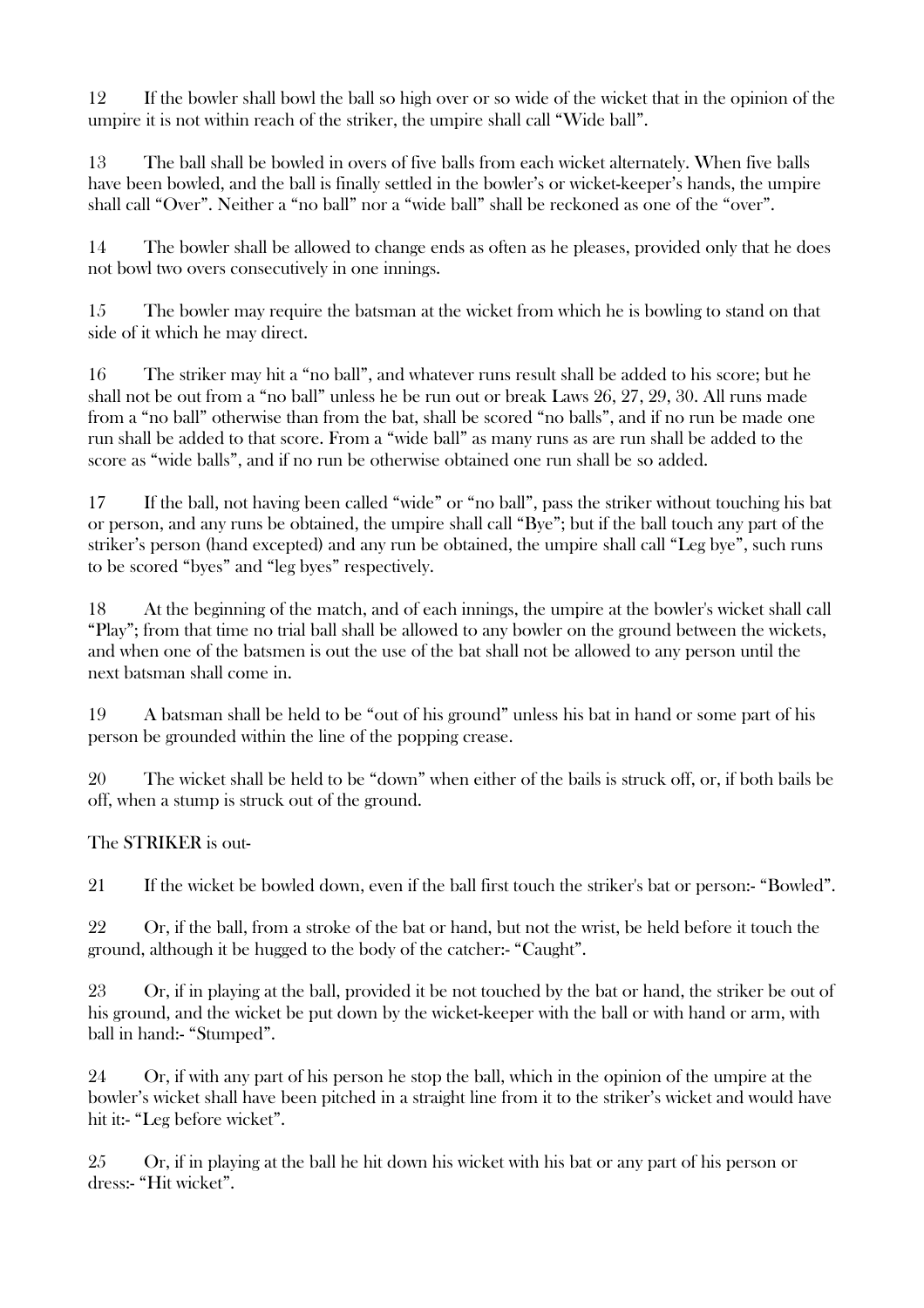26 Or, if under pretence of running, or otherwise, either of the batsmen wilfully prevent a ball from being caught:- "Obstructing the field".

27 Or, if the ball be struck, or be stopped by any part of his person, and he wilfully strike it again, except it be done for the purpose of guarding his wicket, which he may do with his bat, or any part of his person, except his hands:- "Hit the ball twice".

Either BATSMAN is out-

28 If in running, or at any other time, while the ball is in play, he be out of his ground, and his wicket be struck down by the ball after touching any fieldsman, or by the hand or arm, with ball in hand, or any fieldsman:- "Run out".

29 Or, if he touch with his hands or take up the ball while in play, unless at the request of the opposite side:- "Handled the ball".

30 Or, if he wilfully obstruct any fieldsman:- "Obstructing the field".

31 If the batsmen have crossed each other, he that runs for the wicket which is put down is out; if they have not crossed, he that has left the wicket which is put down is out.

32 The striker being caught no runs shall be scored. A batsman being run out, that run which was being attempted shall not be scored.

33 A batsman being out from any cause, the ball shall be "Dead".

34 If a ball in play cannot be found or recovered, any fieldsmen may call "Lost ball", when the ball shall be "dead". Six runs shall be added to the score; but if more than six runs have been run before "Lost ball" has been called, as many runs as have been run shall be scored.

35 After the ball shall have been finally settled in the wicket-keeper's or bowler's hand, it shall be "dead"; but when the bowler is about to deliver the ball, if the batsman at his wicket be out of his ground before actual delivery, the said bowler may run him out; but if the bowler throw at that wicket and any run result, it shall be scored "No ball".

36 A batsman shall not retire from his wicket and return to it to complete his innings after another has been in, without the consent of the opposite side.

37 A substitute shall be allowed to field or run between wickets for any player who may during the match be incapacitated from illness or injury, but for no other reason, except with the consent of the opposite side.

38 In all cases where a substitute shall be allowed, the consent of the opposite side shall be obtained as to the person to act as substitute, and the place in the field which he shall take.

39 In case any substitute shall be allowed to run between wickets, the striker may be run out if either he or his substitute be out of his ground. If the striker be out of his ground while the ball is in play, that wicket which he has left may be put down and the striker given out, although the other batsman may have made good the ground at that end, and the striker and his substitute at the other end.

40 A batsman is liable to be out for any infringement of the laws by his substitute.